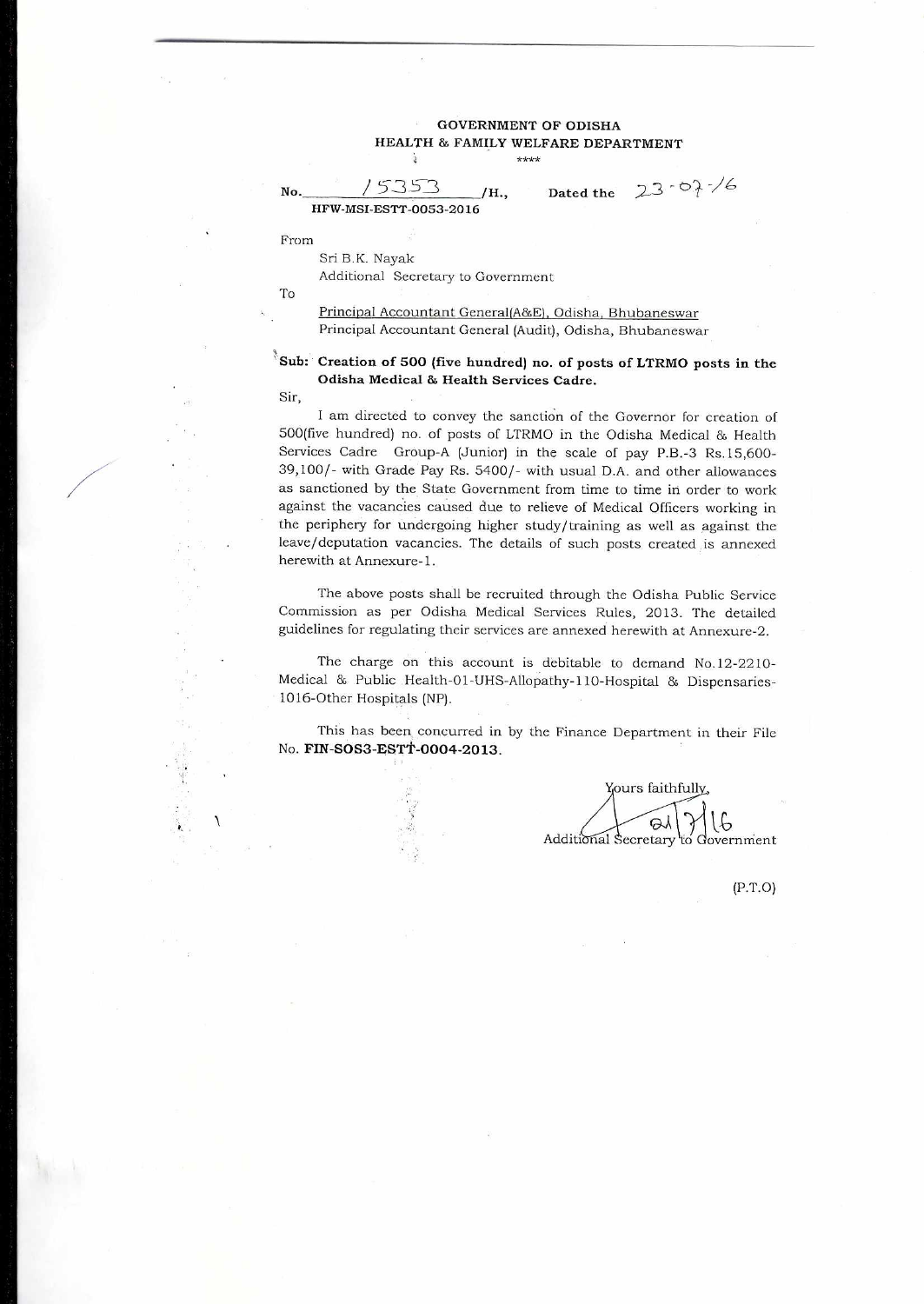Copy forwarded to all RDCs/ all Collectors/ all Directors under Health & Family Welfare Department /Mission Director, National Health Mission, Odisha, Bhubaneswar/All Chief District Medical Officers/CMO, RGH, Rourkela for information and necessary action.

-2-

**Memo No.** 15354 /H., Dated the  $23.07 - 20/6$ 

**Memo No.**  Deputy Secretary to Government<br>15333 **/H., Dated the** 23.07.16

Copy forwarded to the Finance Department / Secretary, Odisha Public Service Commission, Cuttack/ All Officers of Health & FW Department/ All Sections of Health & F.W. Department / 10 spare copies MS-I Section (Guard File} for information and necessary action.

Deputy Secretary to Government<br>Memo **No.** 15356 /H., Dated the 23-07<sup>-16</sup>

Copy forwarded to the Head Portal Group, IT Centre, Secretariat for information with request to post this order in the http:///www.Odisha.gov.in/health\_portal/index.html for general information.

Deputy Secretary to Government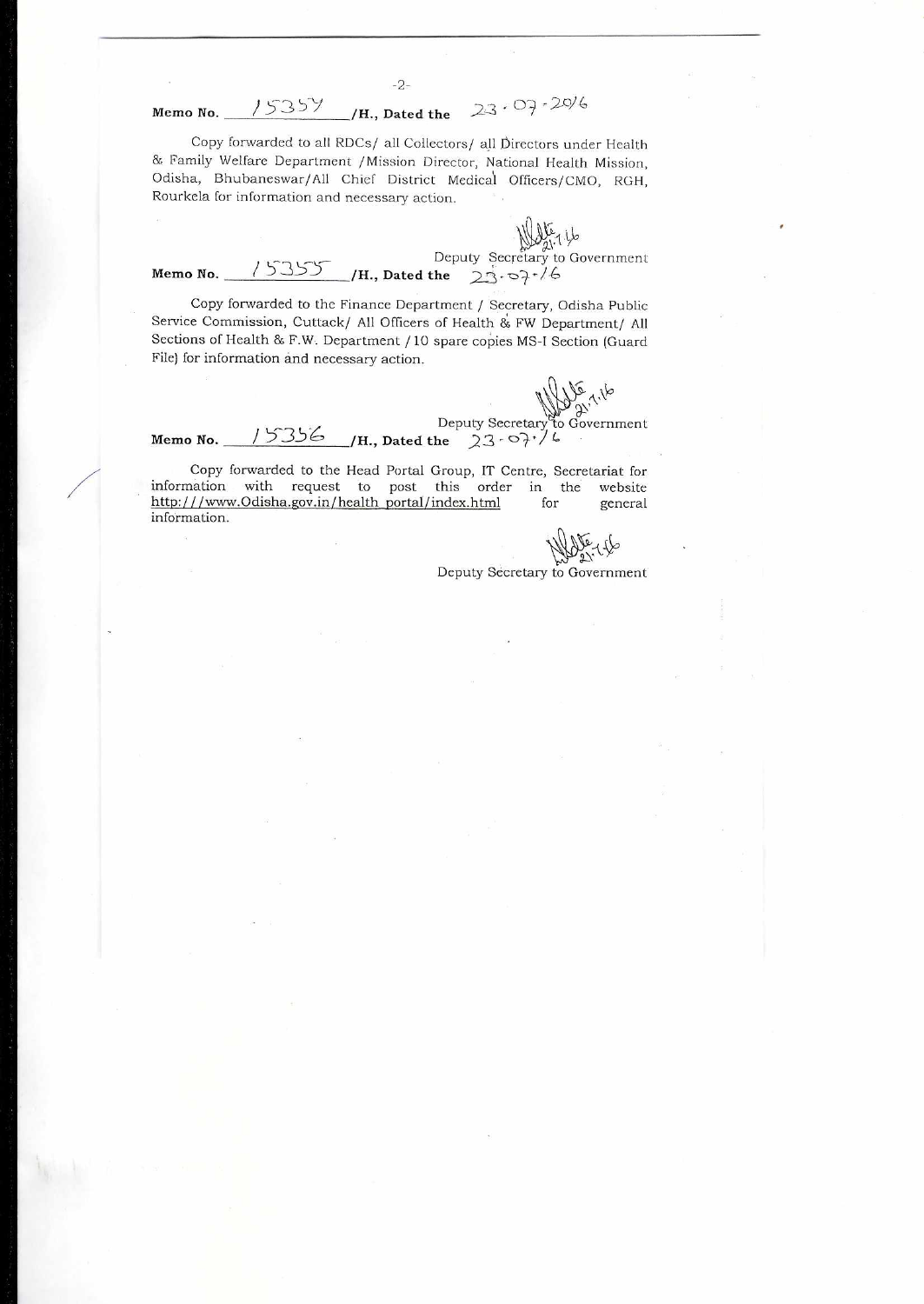## Annexure-I

.,

 $\overline{E_{\rm i}}$  $\frac{\kappa^2}{3}$ 

 $\kappa^+$  $\widetilde{\mathcal{M}}$ 

 $\frac{1}{\omega_{\rm{IR}}}$ 

er)  $\overline{\mathcal{E}}$ 

 $\ddot{\phantom{0}}$ 

 $\tilde{y}$ 

 $\frac{d}{dt}$  . The set

 $\begin{array}{l} \theta_{\rm{max}} \\ \psi_{\rm{max}} \geq 0.5 \end{array}$ 

 $\hat{\mathcal{G}}$  ,  $\hat{\mathcal{G}}$  $\blacktriangleright$  $\frac{1}{2}$  $\frac{12}{12}$ 

# DETAILS OF CREATION OF POSTS OF LEAVE RESERVE LTRMO POSTS, IN THE ODISHA MEDICAL SERVICE CADRE

| S1.<br>No | <b>NAME OF THE</b><br>DISTRICT/HOSPITAL | <b>NO. OF POSTS</b><br><b>CREATED</b> |
|-----------|-----------------------------------------|---------------------------------------|
| 1.        | <b>GANJAM</b>                           | 32                                    |
| 2.        | <b>CUTTACK</b>                          | 21                                    |
| 3.        | MAYURBHANJ                              | 20                                    |
| 4.        | <b>BALESHWAR</b>                        | 23                                    |
| 5.        | <b>KHORDHA</b>                          | 22                                    |
| 6.        | SUNDARGARH                              | 20                                    |
| 7.        | <b>JAJAPUR</b>                          | 17                                    |
| 8.        | <b>KENDUJHAR</b>                        | 16                                    |
| 9.        | PURI                                    | 15                                    |
| 10.       | <b>BALANGIR</b>                         | 20                                    |
| 11.       | <b>KALAHANDI</b>                        | 19                                    |
| 12.       | <b>BHADRAK</b>                          | 18                                    |
| 13.       | <b>BARGARH</b>                          | 18                                    |
| 14.       | <b>KENDRAPARA</b>                       | 17                                    |
| 15.       | <b>KORAPUT</b>                          | 21                                    |
| 16.       | ¢,<br><b>ANUGUL</b>                     | 15                                    |
| 17.       | NABARANGAPUR                            | 20                                    |
| 18.       | <b>DHENKANAL</b>                        | 14                                    |
| 19.       | <b>JAGATSINGHAPUR</b>                   | 14                                    |
| 20.       | <b>SAMBALPUR</b>                        | 12                                    |
| 21.       | NAYAGARH                                | 11                                    |
| 22.       | <b>RAYAGADA</b>                         | 16                                    |
| 23.       | <b>KANDHAMAL</b>                        | 14                                    |
| 24.       | SUBARNAPUR                              | 13                                    |
| 25.       | MALKANGIRI                              | 12                                    |
| 26.       | <b>NUAPADA</b>                          | 12                                    |
| 27.       | <b>JHARSUGUDA</b>                       | 9                                     |
| 28.       | <b>GAJAPATI</b>                         | 14                                    |
| 29.       | <b>BAUDH</b>                            | 7                                     |
| 30.       | <b>DEBAGARH</b>                         | 8                                     |
| 31.       | RGH, ROURKELA                           | 5                                     |
| 32.       | CAPITAL HOSPITAL.<br><b>BHUBANESWAR</b> | 5                                     |
| Total     |                                         | 500                                   |

 $\sim$ 

 $\ddot{\phantom{a}}$ 

 $\frac{\partial}{\partial x}$